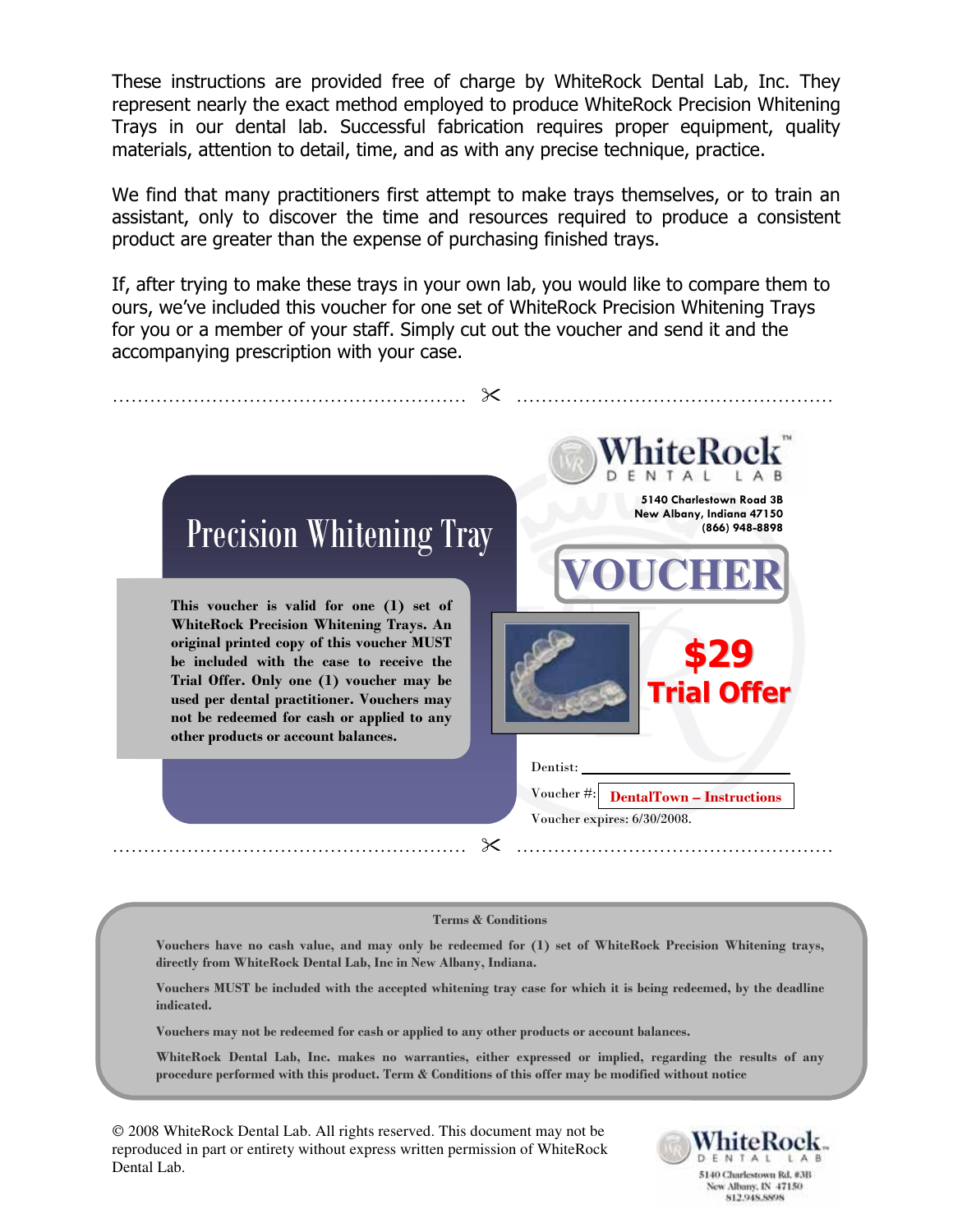| <b>WhiteRock</b> .<br>DENTAL LAB<br>5140 Charlestown Road, #3B<br>New Albany, IN 47150<br>www.whiterocksmiles.com |                                                              | Prescription<br>812-948-8898<br>866-948-8898 Toll Free<br>866-612-2982 Fax |
|-------------------------------------------------------------------------------------------------------------------|--------------------------------------------------------------|----------------------------------------------------------------------------|
| <b>CONTACT INFORMATION</b>                                                                                        |                                                              |                                                                            |
|                                                                                                                   |                                                              |                                                                            |
|                                                                                                                   |                                                              |                                                                            |
|                                                                                                                   |                                                              |                                                                            |
|                                                                                                                   |                                                              |                                                                            |
|                                                                                                                   |                                                              |                                                                            |
|                                                                                                                   |                                                              |                                                                            |
|                                                                                                                   |                                                              |                                                                            |
|                                                                                                                   |                                                              |                                                                            |
| WHITEROCK BLEACHING TRAY<br>Q Custom Fabricated Bleaching Tray<br>· Precise Gingival Seal<br>· Deep Gel Pockets   | D Please send additional shipping<br>envelopes and Rx forms. |                                                                            |
| <b>NOTES</b>                                                                                                      |                                                              |                                                                            |
|                                                                                                                   |                                                              |                                                                            |
|                                                                                                                   |                                                              |                                                                            |
|                                                                                                                   |                                                              |                                                                            |
| Signature ________________                                                                                        |                                                              |                                                                            |

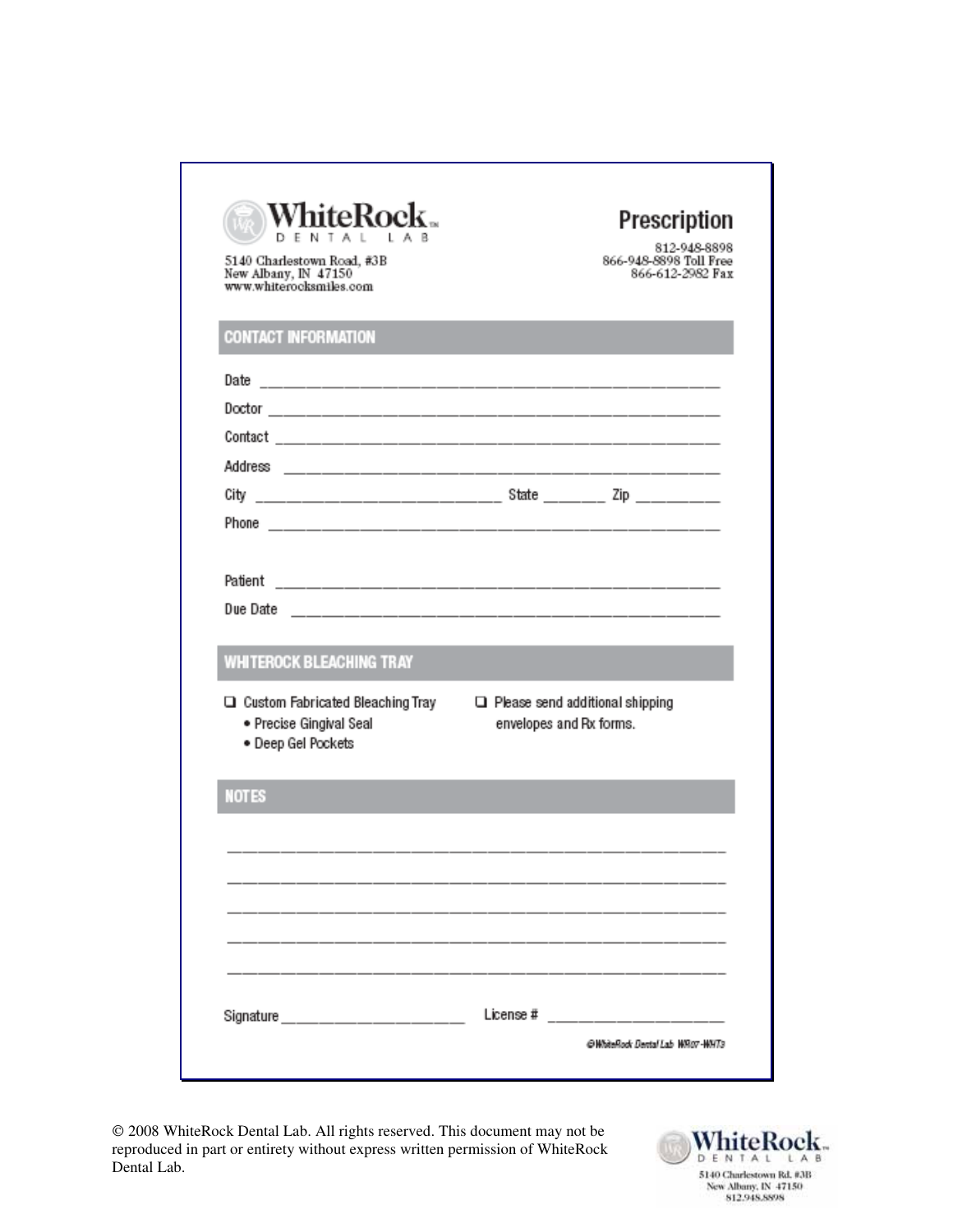

#### Precision Whitening Tray Fabrication

Precision, cosmetic-grade whitening trays have two fundamental characteristics that differ from conventional whitening trays; a well-defined gingival seal, and a gel reservoir. The gingival seal acts to keep saliva from seeping in the tray and degrading the whitening solution, and to retain the maximum amount of gel in the tray over the maximum duration. The reservoir is designed to hold an adequate supply of gel against the facial area of the tooth. In concert, these two features will dramatically increase the results of any gel-based whitening system.

The instructions below are designed to provide a basic understanding and outline for the fabrication of precision whitening travs in a typical dental practice lab. Generally, specific brands of materials or equipment are not mentioned to avoid the implication of their importance.

The only difference between how WhiteRock Dental Lab fabricates cosmetic-grade trays and the description below is the industrial grade of the equipment used and the experience of the technicians. The best results are achieved with an acute attention to detail, and a focus on producing a clear, well-defined gingival seal and gel reservoir on each tooth.

#### Step  $#1.$ ) Take an Impression with Clear Gingival Margins

The success of fabricating a precision, cosmetic-grade whitening tray begins with the impression. Any material or technique that produces an undistorted impression with clearly defined gingival margins along all teeth being whitened is acceptable. The clarity of the margin is absolutely critical to the success of the case.



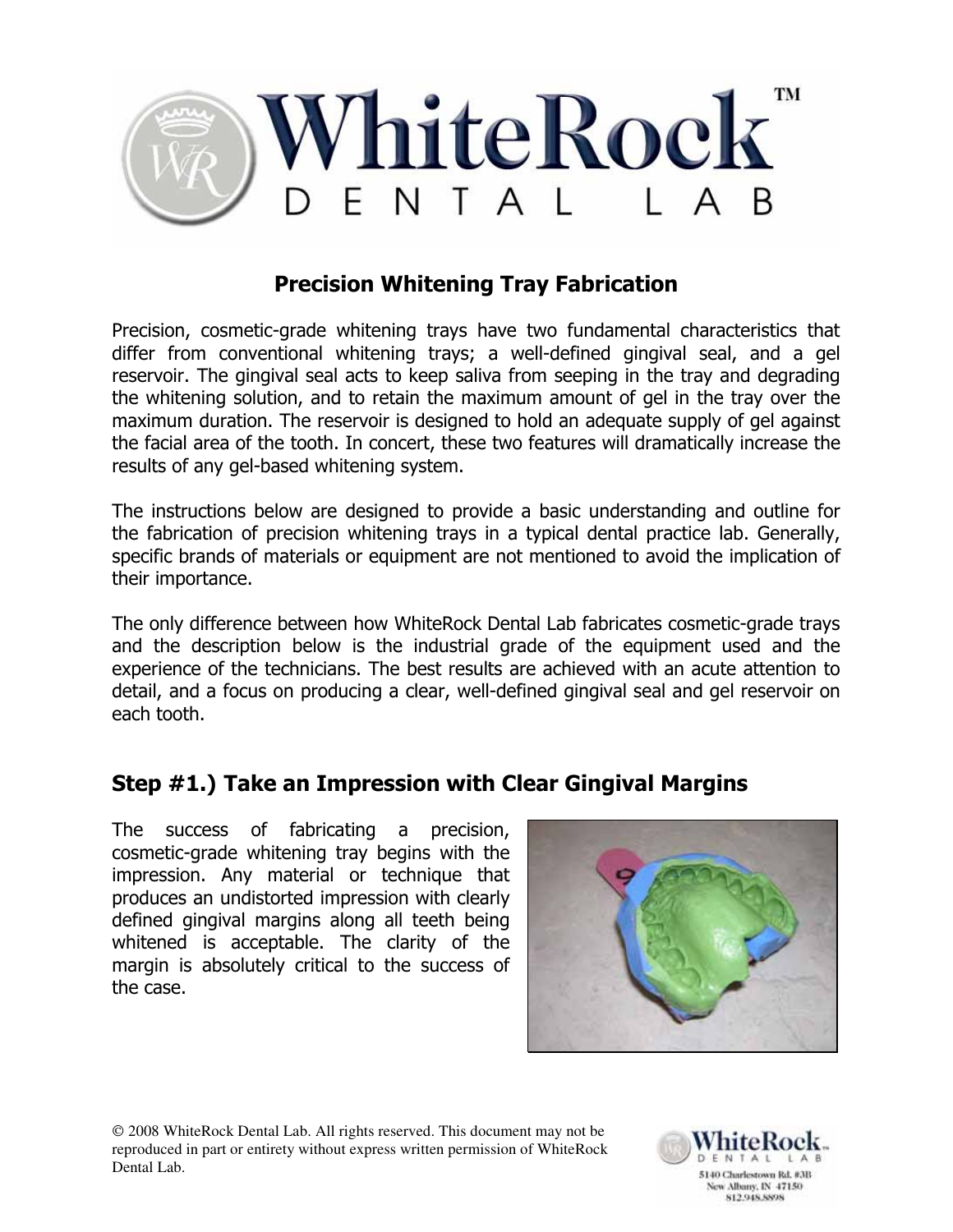## Step #2.) Pour Model and Inspect for Clear Gingival Margin.

Without a clear, well-defined gingival margin, an adequate tray seal is not achievable. The effectiveness of the whitening material will be compromised, and results will be unpredictable.



Clear Gingival Margins



Not So Clear Gingival Margins









### Step #3.) Define Margin with Knife or Bur

Using a sharp edge knife or a small, cross-cut, carbide bur remove any loose pieces of model stone or debris. Be extremely careful NOT to reshape the gingival margin or tooth contour.





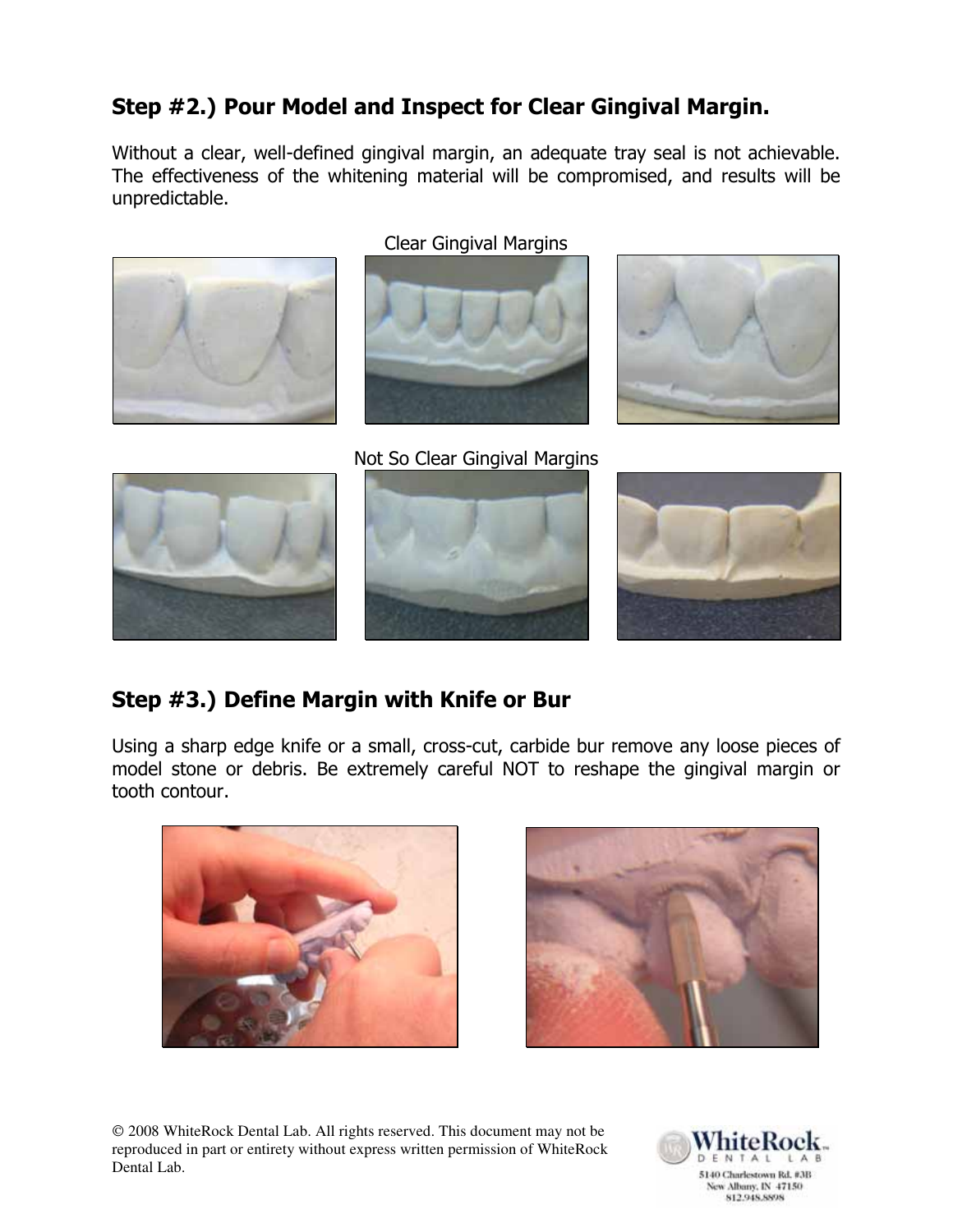## Step #4.) Add Spacer to 400 Microns to Create Gel Reservoir

Any number of materials may be used to build up a gel reservoir, including die spacer. Four layers of die spacer will result in approximately **400 microns**, which is the minimum recommended. Some systems suggest using a slurry of stone material, however, it is difficult to achieve consistent thickness and control run-down.

The objective is to apply spacer to the entire facial area of the tooth, leaving a  $1mm$ gap at the gingival margin. This will become the primary part of the seal.





## Step #5.) Coat the Model with Lubricating Spray

Spray the completed model with a food-grade silicon spray or other material that will ease removal once the tray material is formed onto the model (Dupont Teflon Silicon Spray, H-2 food grade approved si shown). Ensure that any material you choose:

- Does not alter or increase surface area.
- Is rated as "food grade"
- Does not interact with vinyl tray material.



### Step  $#6.$ ) Form the Tray

A typical, well functioning vacuum-former with a pressure dome is adequate to achieve results in most cases. However, if a high volume is anticipated, industrialgrade systems are available.

Follow manufacturers recommendations, for forming, and use: EVA .040 Dual Laminate Tray Material





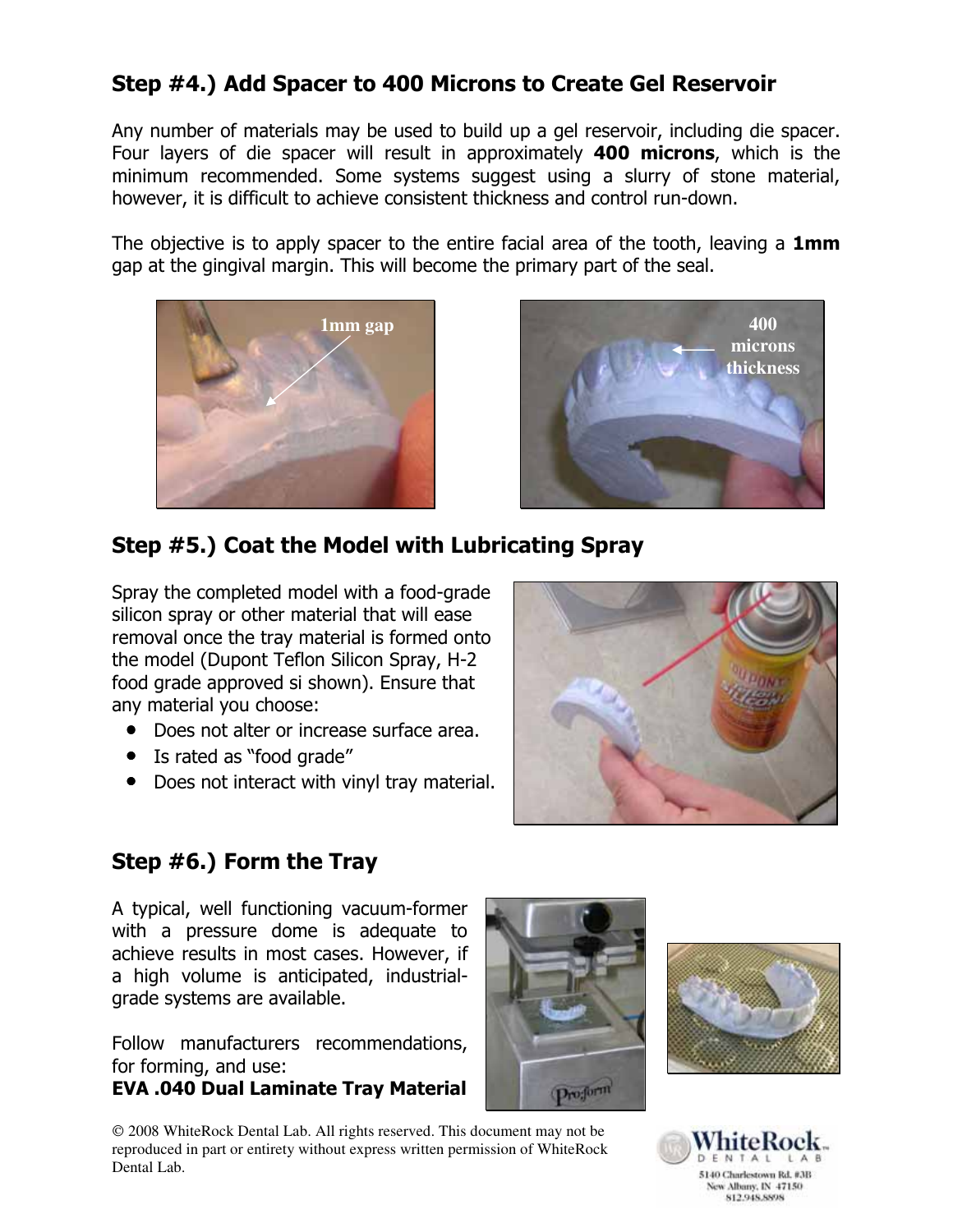## Step #7.) Apply External Pressure

An external pressure dome is available for most standard vacuum-forming machines. The external pressure assists in forcing pliable tray material into the areas that form the seal and gel reservoirs and providing the extreme detail required.





## Step #8.) Carefully Remove Model/Tray and Inspect

Inspect for holes in the tray material. If holes are present, the material was allowed to get too hot prior to forming, or is too thin.

NOTE: Some systems suggest using a barrier around the model to direct vacuum "through" the stone. However, after extensive testing with a major stone manufacturer, it was determined that air does not pass through the stone at thicknesses greater than 2mm, and even then not in a volume sufficient to impact the formation of tray material in the minimal time before the material cools.



### Step #9.) First Trim: Excess Material and Inspection

The first trim involves removing excess tray material and inspecting the trays for adequate seal definition. It is recommended NOT to trim up to the seal on a single attempt.

Trim up to, but not touching the outer edge of the seal. If solid gingival seals and gel reservoirs are not visible on every tooth, it is recommended that you reform the tray.





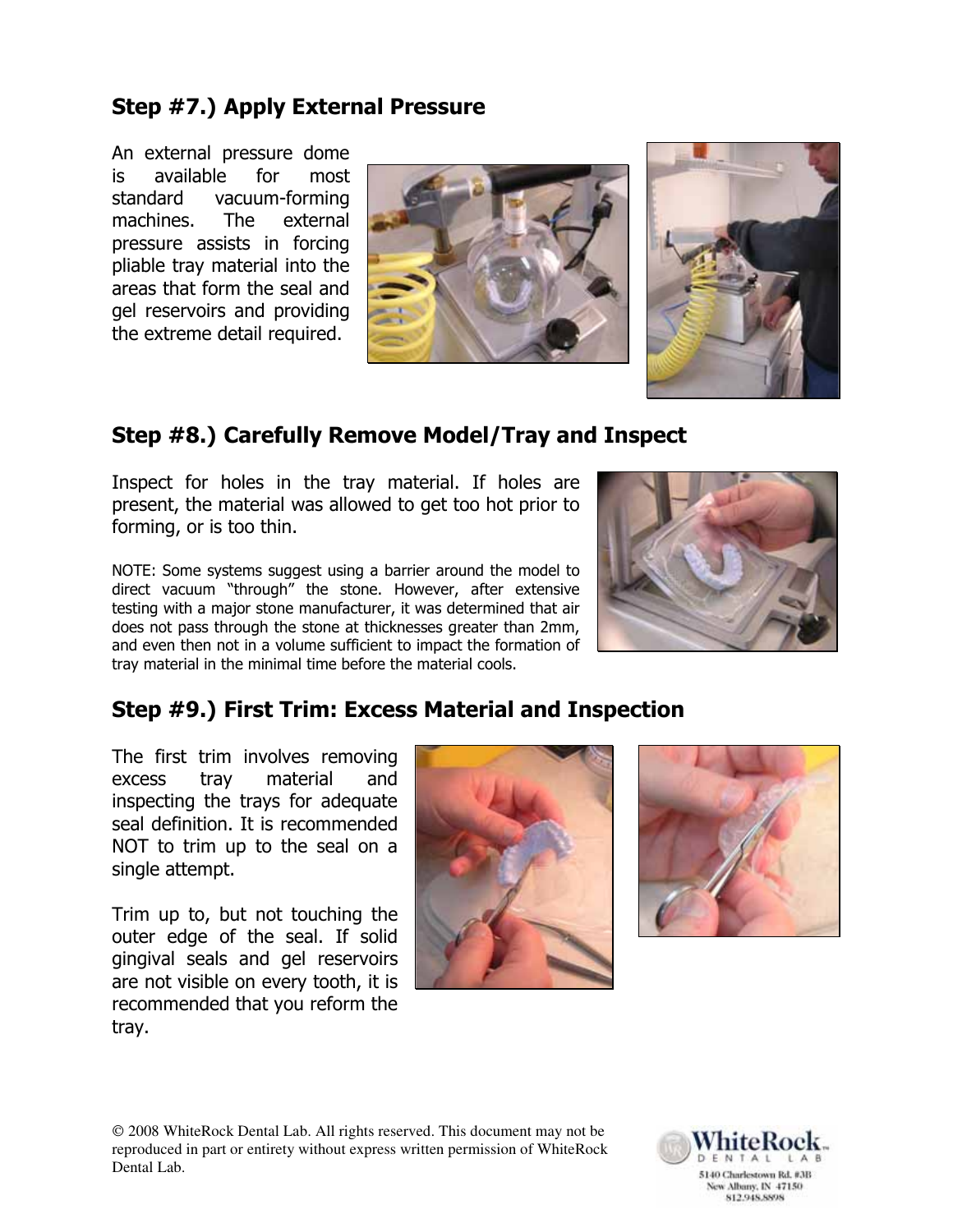## Step #10.) Second Trim: Removing Material Up to the Seals

Using precise, curved scissors, trim to the outer edge of each tooth seal in one direction, then reverse the tray and trim in the other direction, careful not to over-cut into the seals or beyond the gingival margin.

NOTE: Many styles and sizes of scissors are available. It is recommended that you experiment until you find one that is comfortable and controllable. Shown is Discus Dental Tray Trim Scissors #DB2546.



NOTE: Trim using 10x Magnification

### Step  $#11$ .) Final Trim

The final trim is to remove any material at the edges that do not follow the gingival seal line exactly. Typically, this is material left over where the first two cuts intersected.



### Step #12.) Finish the Seal

While not required, it is suggested to carefully smooth all edges along the seal with a low-speed brush. Typically, no material is removed, but any rough edges that might cause patient discomfort are removed (Scotch-Brite Brush, 1" fine, 5000rpm shown).